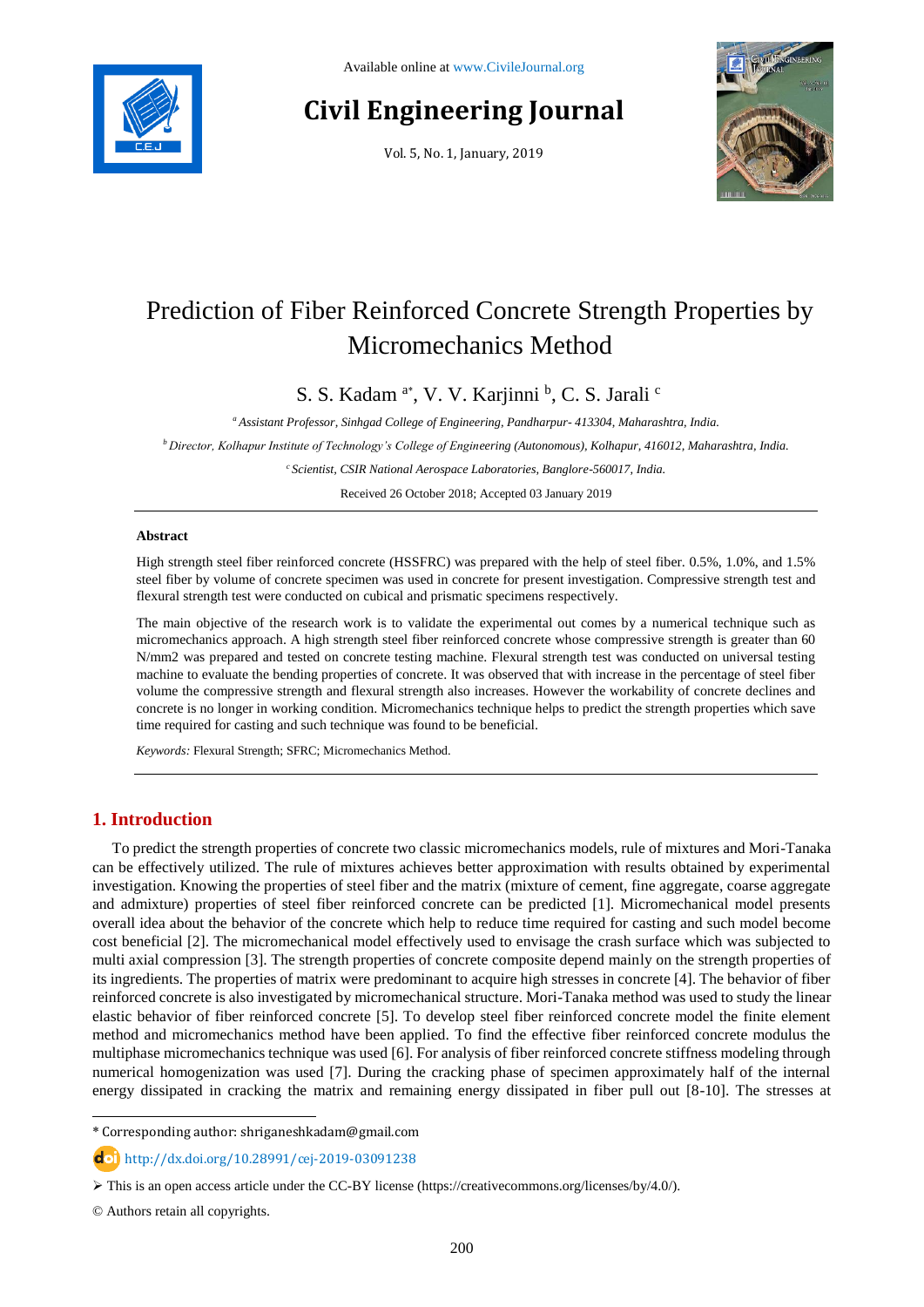#### *Civil Engineering Journal* Vol. 5, No. 1, January, 2019

interfacial zone of fiber matrix interface were calculated for various volume fractions for longitudinal loading [11, 12]. Knowing the elastic properties of concrete matrix, volume fraction of ingredient material and grain size curves of aggregates the effective properties of composite material obtained [13].The properties of the ingredient materials were found and properties of cement concrete composite were determined. Therefore the main objective of the study is to validate the experimental results with micromechanics method. Comparison was made between experimentally obtained results with the theoretical micromechanics model.

# **2. Research Methodology**

### **2.1. Method of Research**

Properties of different ingredient materials were found according to IS 2386 and IS 4031. Mix design of high strength steel fiber reinforced concrete was carried out according to ACI 211.4R-93 (Reapproved 1998). Properties of high strength concrete was found in fresh state and hardened state. In fresh state workability of concrete and in hardened state compressive strength and flexural strength of concrete were obtained. The strength properties of concrete obtained from experimental set up was validated with micromechanics technique. A comparison was made between experimental out comes and the results obtained by micromechanics method.

#### **2.2. Material Coarse Aggregates**

In present work most of the crushed coarse aggregate of size passing through 16.5 mm sieve and retained on 10mm sieve were used. The specific gravity of coarse aggregate is 2.8, impact value and bulk density is 15.20 % and 1657 Kg/m<sup>3</sup> respectively. Properties of coarse aggregate were confirmed according to IS 2386. Figure 1 shows grading curve for coarse aggregate.



**Figure 1. Grading curve for coarse aggregate**

#### **2.3. Fine Aggregate**

River sand which is available locally free from organic impurities was used for present work. The specific gravity of sand is 2.76. The bulk density and fineness modulus of sand is 1660 Kg/m<sup>3</sup> and 2.83 respectively. Properties of sand were confirmed according to IS 2386. Following Figure 2 shows grading curve for fine aggregate.



**Figure 2. Grading curve for fine aggregate**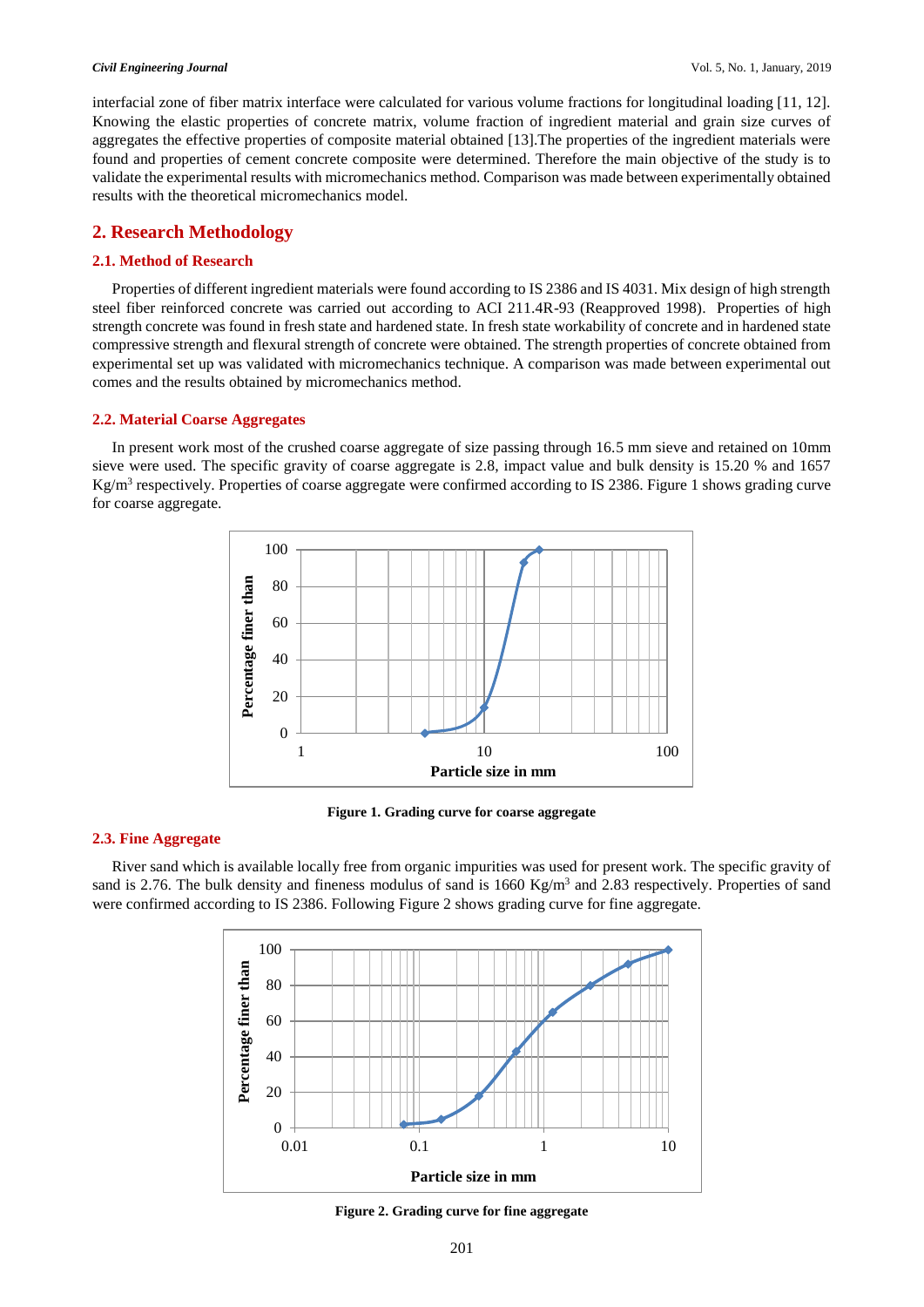#### *Civil Engineering Journal* Vol. 5, No. 1, January, 2019

#### **2.4. Cement**

Ordinary Portland Cement of 53 grade (Ultratech cement) confirming to IS 4031-1988 used for the experimental work.

#### **2.5. Steel Fiber**

Dramix steel fiber which is glued and hooked end was used for the experimental investigation. The length and diameter of steel fiber is 35 mm and 0.55 mm respectively. The aspect ratio of steel fiber is 65.

#### **2.6. Preparation of Mix**

As per IS specifications all ingredients of concrete were selected. A high strength concrete with compressive strength greater than 60 N/mm<sup>2</sup> was prepared by ACI method. Fly ash in concrete helps to improve the strength and durability of concrete without affecting the workability of concrete. High range water reducer (super plasticizer) improves strength by reducing w/c ratio without change in workability. The proportion of ingredients per cubic meter of concrete was as shown in table 1 below [14].

| ∠ement<br>(Kg) | Fly ash<br>(Kg) | Fine aggregate<br>(Kg) | <b>Coarse aggregate</b><br>(Kg) | Water<br>(Litter) | Super plasticizer<br>(Litter) |
|----------------|-----------------|------------------------|---------------------------------|-------------------|-------------------------------|
| 588            | DС              | $52^{-}$               | 159                             | 183               | ر _ _ _                       |

#### **Table 1. Quantity of ingredients of concrete**

#### **2.7. Micromechanics Technique**

The objective of micromechanics approach is to determine the elastic moduli or stiffness of a composite material in terms of elastic moduli of the constituent materials. The elastic moduli of fiber reinforced composite material must be determined in terms of the properties of the fibers and matrix in terms of the relative volumes of fibers and matrix [15].

 $C_{ij} = C_{ij} (E_f \mu_f, V_f, E_m, \mu_m, V_m)$ 

Where

 $E_f$  = Modulus of elasticity of an isotropic fiber,  $\mu_f$  = Poisson's ratio for an isotropic fiber

| Volume of fibers<br>$V_f =$<br>Total volume of composite material' | $E_m$ = Modulus of elasticity of matrix       |
|--------------------------------------------------------------------|-----------------------------------------------|
| $\mu_m$ = Poisson's ratio for matrix,                              | Volume of matrix                              |
|                                                                    | $V_m =$<br>Total volume of composite material |

 An additional objective of micromechanics approaches to composite material analysis is to find the strength of composite material in terms of the strengths of the ingredient materials. The strength of fiber reinforced composite material can be determined in terms of the fiber volume fraction and matrix volume fractions.

### **3. Results and Discussion**

#### **3.1. Workability**

 It was observed that with increase in the percentage of fiber the workability of concrete declines as shown in Table 2. With greater percentage of fiber more water required for lubrication of steel fiber which is not available in concrete. The concrete become stiff even after addition of superplasticizer with greater percentage of steel fiber [14].

| Table 2. Workability test |                     |         |         |         |  |
|---------------------------|---------------------|---------|---------|---------|--|
| <b>Mixtures</b>           | Controlled concrete | 65SF0.5 | 65SF1.0 | 65SF1.5 |  |
| <b>Workability (mm)</b>   | 55                  | 50      | 40      | 35      |  |

65 is the aspect ratio of steel fiber, SF indicates steel fiber and 0.5 indicates percentage of steel fiber by volume of concrete specimen.

#### **3.2. Compressive Strength Test**

 Compressive strength test was conducted on compression testing machine. It was observed that as percentage of the steel fiber increases the compressive strength also increases. Due to more percentage of the fiber propagation of cracks were delayed therefore increase in compressive strength was observed. In compressive loading the cracks were arrested due to presence of fibers which results improvement of compressive strength of concrete. The outcome of the test were summarized as below in table no. 3 [14].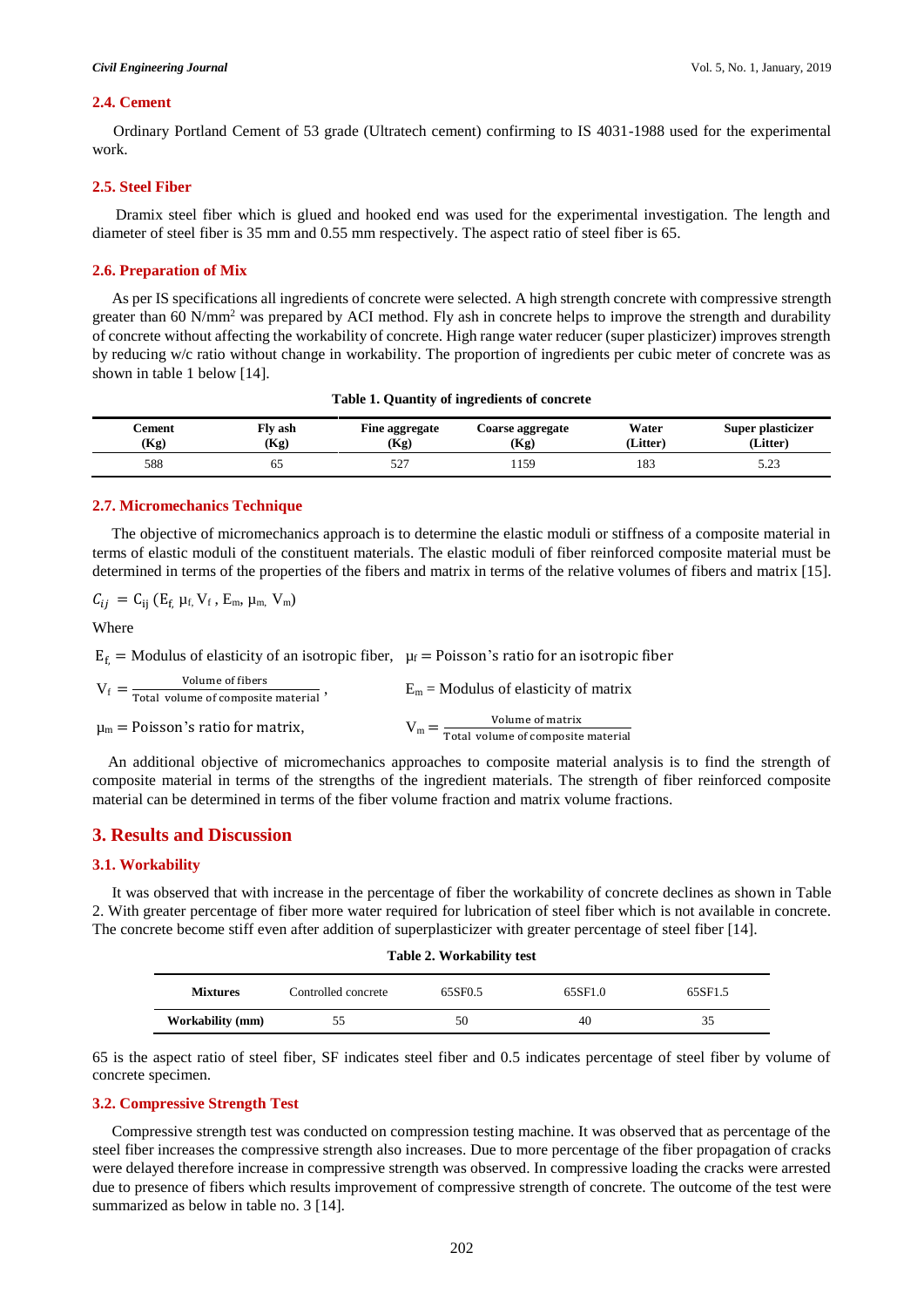(2)

| Percentage of steel fiber<br>by volume | Compressive strength in $N/mm^2$<br>(by experiment) |
|----------------------------------------|-----------------------------------------------------|
| 0.5                                    | 63.77                                               |
| 1.0                                    | 64.00                                               |
| 15                                     | 75.55                                               |

**Table 3. Compressive strength test result**

Figure 3 shows compressive strength test conducted on concrete cubical specimen of size 150mm X 150mm X 150 mm testing machine.



**Figure 3. Compressive strength test**

#### **3.3. Micromechanics Equation for Compressive Strength**

 According to micromechanics method from rule of mixtures compressive strength of concrete composite were calculated as below.

Rule of mixtures [1, 16-18]

σc = σf Vf + σm Vm

Where:

| $\sigma c$ = Compressive Strength of composite | $\sigma f$ = Tensile Strength of fiber      |
|------------------------------------------------|---------------------------------------------|
| $Vf = Volume fraction of fiber$                | $\sigma m$ = Compressive Strength of matrix |

Vm = Volume fraction of matrix

### **3.3.1. Prediction of Compressive Strength by Rule of Mixture**

Micromechanics method (Upper bound) used for predicting compressive strength as below:

| Rule of mixture is $\sigma c = \sigma f V f + \sigma m V m$ |  |
|-------------------------------------------------------------|--|
|                                                             |  |

To calculate volume fraction Vf,

Volume of steel fiber in cube =  $0.5\%$  of total volume of cube =  $1.6875 \times 10^{-5}$  m<sup>3</sup>

Total volume of cube =  $0.15 \times 0.15 \times 0.15 = 3.375 \times 10^{-3}$  m<sup>3</sup>

Volume fraction  $Vf = \frac{Volume\ of\ steel\ fiber\ in\ cube}{Total\ of\ a\ bar\ of\ a\ bar\ of\ a\ bar\ of\ a\ bar\ of\ a\ bar\ of\ a\ bar\ of\ a\ bar\ of\ a\ bar\ of\ a\ bar\ of\ a\ bar\ of\ a\ bar\ of\ a\ bar\ of\ a\ bar\ of\ a\ bar\ of\ a\ bar\ of\ a\ bar\ of\ a\ bar\ of\ a\ bar\ of\ a\ bar\ of\ a\ bar\ of\ a\ bar\ of\ a\ bar\ of\ a\ bar\ of\ a\ bar\ of\ a\ bar\ of\ a\ bar\ of\ a\ bar\ of\ a\ bar\ of\ a\ bar\ of\ a\ bar\ of\ a\$ 

Total volume of cube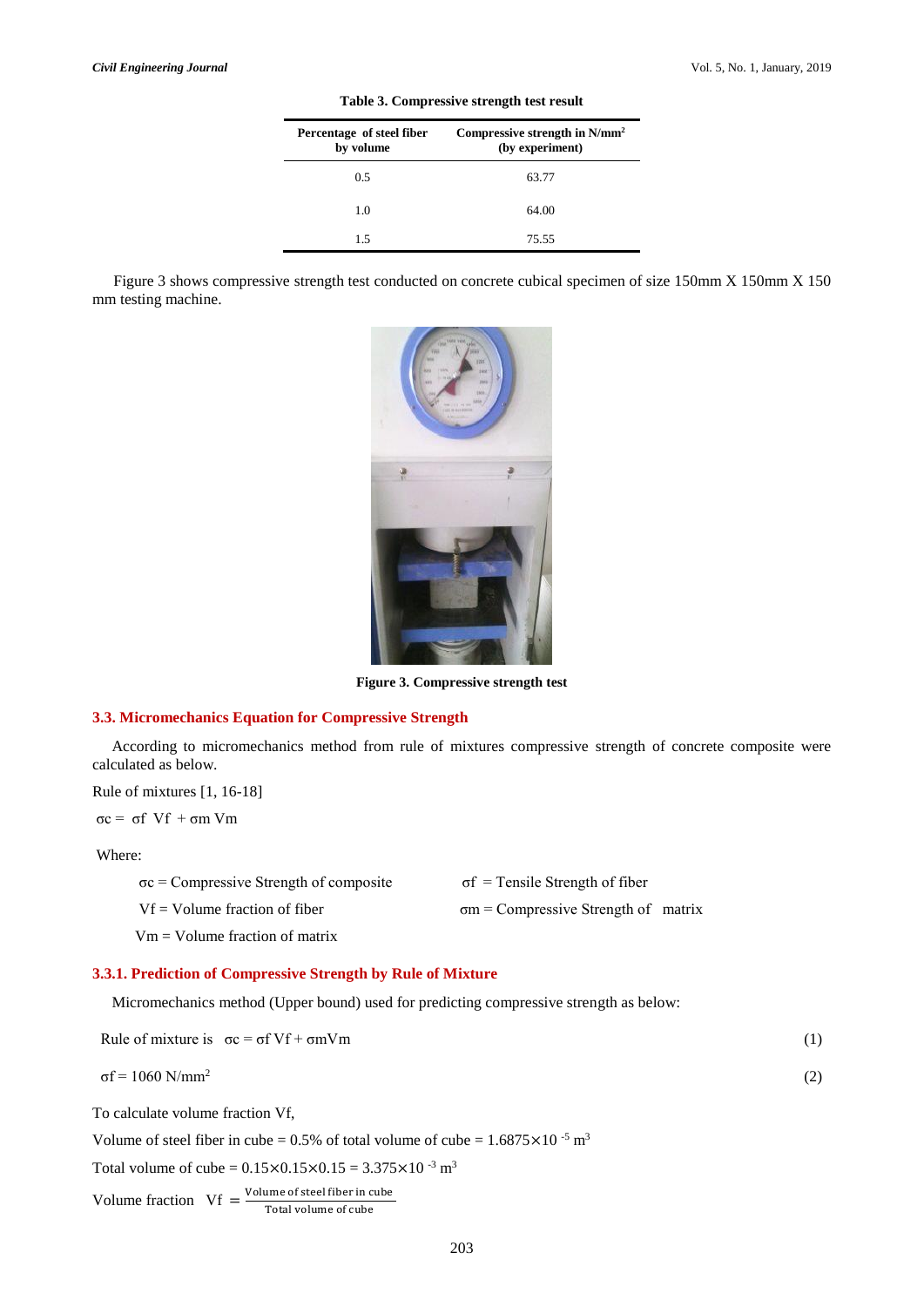$Vf = \frac{1.6875 \times 10^{-5}}{3.375 \times 10^{-3}} = 0.005$  (3)  $C_4$ .80 NJ $\sim$ (4)

$$
\sigma m = 64.89 \text{ N/mm}^2
$$

To find volume fraction of matrix

Volume of matrix =  $0.15^3 - (1.6875 \times 10^{-5}) = 3.358125 \times 10^{-3}$ 

$$
V_m = \frac{3.358125 \times 10^{-3}}{3.375 \times 10^{-3}} = 0.995
$$
 (5)

Put values of 2, 3, 4 and 5 in Equation 1:

 $σc = (1060×0.005) + (64.89×0.995) = 69.86$  N/mm<sup>2</sup>

Micromechanics method (Lower bound) used for predicting compressive strength as below,

$$
\frac{1}{\sigma_{\rm c}} = \frac{V_{\rm f}}{\sigma_{\rm f}} + \frac{V_{\rm m}}{\sigma_{\rm m}}; \quad \frac{1}{\sigma_{\rm c}} = \frac{0.005}{1060} + \frac{0.995}{64.89}
$$

 $σc = 65.19 N/mm<sup>2</sup>$ 

For different percentage of steel fiber compressive strength obtained by micromechanics method (upper bound and Lower bound) summarized in Table 4 below.

**Table 4. Comparison of compressive strength by expt. and micromechanics method for different percentage of steel fiber** 

|                |                  | Compressive strength in $N/mm^2$ |                              |                              |                                                  |
|----------------|------------------|----------------------------------|------------------------------|------------------------------|--------------------------------------------------|
| Sr. no.        | % of steel fiber |                                  | <b>Micromechanics Method</b> |                              |                                                  |
|                |                  | <b>Experimentally</b>            | <b>Upper bound</b><br>method | <b>Lower bound</b><br>method | <b>Experimental Result</b><br>lower bound method |
|                | 0.5              | 63.77                            | 69.86                        | 65.19                        | 0.978                                            |
| $\mathfrak{D}$ | 1.0              | 64.00                            | 74.84                        | 65.50                        | 0.977                                            |
| 3              | 1.5              | 75.55                            | 79.81                        | 65.81                        | 1.148                                            |

Figure 4 shows comparison of compressive strength test results by experimental and micromechanics method. Increasing trend was observed for compressive strength obtained by experimental method. The compressive strength values achieved from micromechanics method (upper bound) shows greater values than experimental values of compressive strength for 0.5%, 1% and 1.5% of steel fiber. With increase in the percentage of fiber more voids are included in the concrete. Experimental results of 0.5% and 1.0% steel fibers are nearer to lower bound method. The ratio of experimental values to lower bound method is nearly equal to one which indicates that experimental values were good fitted with lower bound method.



**Figure 4. Comparison of compressive strength by experimental and micromechanics method**

# **3.4. Flexural Strength Test**

 Flexural strength test was conducted on steel fiber reinforced concrete by using universal testing machine. Flexural strength increases with increases in percentage of steel fiber. As percentage of fiber increases more number of steel fiber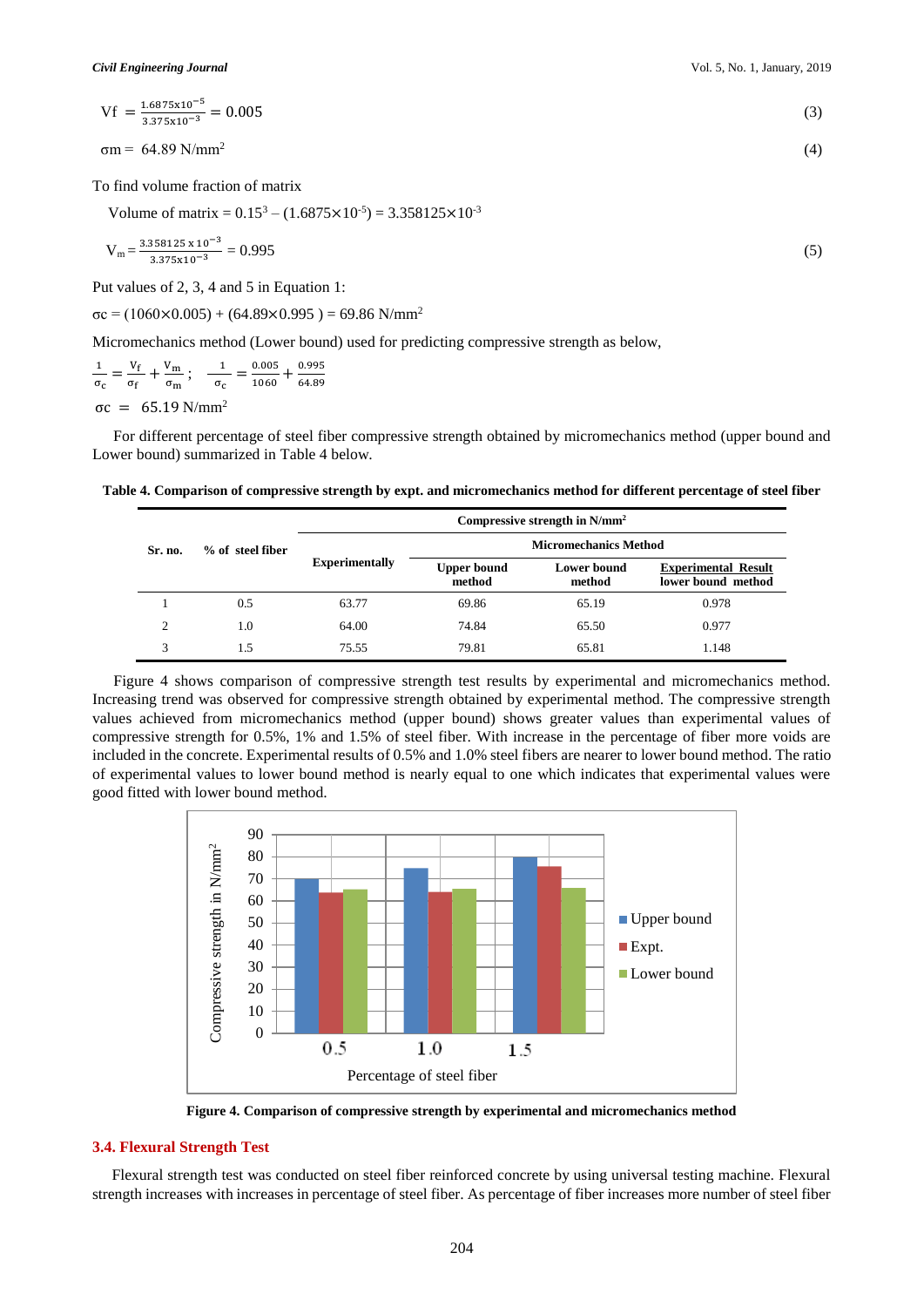are available to resist crack propagation and absorb greater energy by deformation. Therefore flexural strength of concrete enhanced with increase in percentage of fiber. For present experimental work steel fiber with aspect ratio 65 were used.

 Central displacement of the beam was measured on electronic universal testing machine of capacity 200KN with straining speed at no load is 0-150 mm per minute. This UTM can be connected to any PC using communication port. Load is applied by hydrostatically lubricated ram. Main cylinder pressure is transmitted to the pressure transducer housed in the control panel. The transducer gives the signal to the electronic display unit corresponding to the load exerted by the main ram. Simultaneously the digital electronic fitted on the straining unit gives mechanical displacement to the electronic display unit. Both signals are processed by microprocessor and load and displacement are displayed on the digital readouts simultaneously. The results of the test was summarized as below in Table 5 [14].

| Percentage of steel fiber<br>by volume | Flexural strength in $N/mm^2$<br>(by experiment) |  |  |  |
|----------------------------------------|--------------------------------------------------|--|--|--|
| 0.5                                    | 6.64                                             |  |  |  |
| 1.0                                    | 7.15                                             |  |  |  |
| 1.5                                    | 7.79                                             |  |  |  |

**Table 5. Flexural strength test result**

Figure 5 shows flexural strength test conducted on beam specimen of size 150×150×700 mm.



**Figure 5. Flexural strength test**

#### **3.4.1. Stress Strain Curve**

 Stress strain curves for different percentage of steel fiber are as shown in Figure 6 below. As the percentage of fiber increases curve becomes more flat. The peak stress increases with increases in the percentage of steel fiber. As the percentage of steel fiber increases the resisting capacity of SFRC also increases.



**Figure 6. Stress strain curves for SFRC**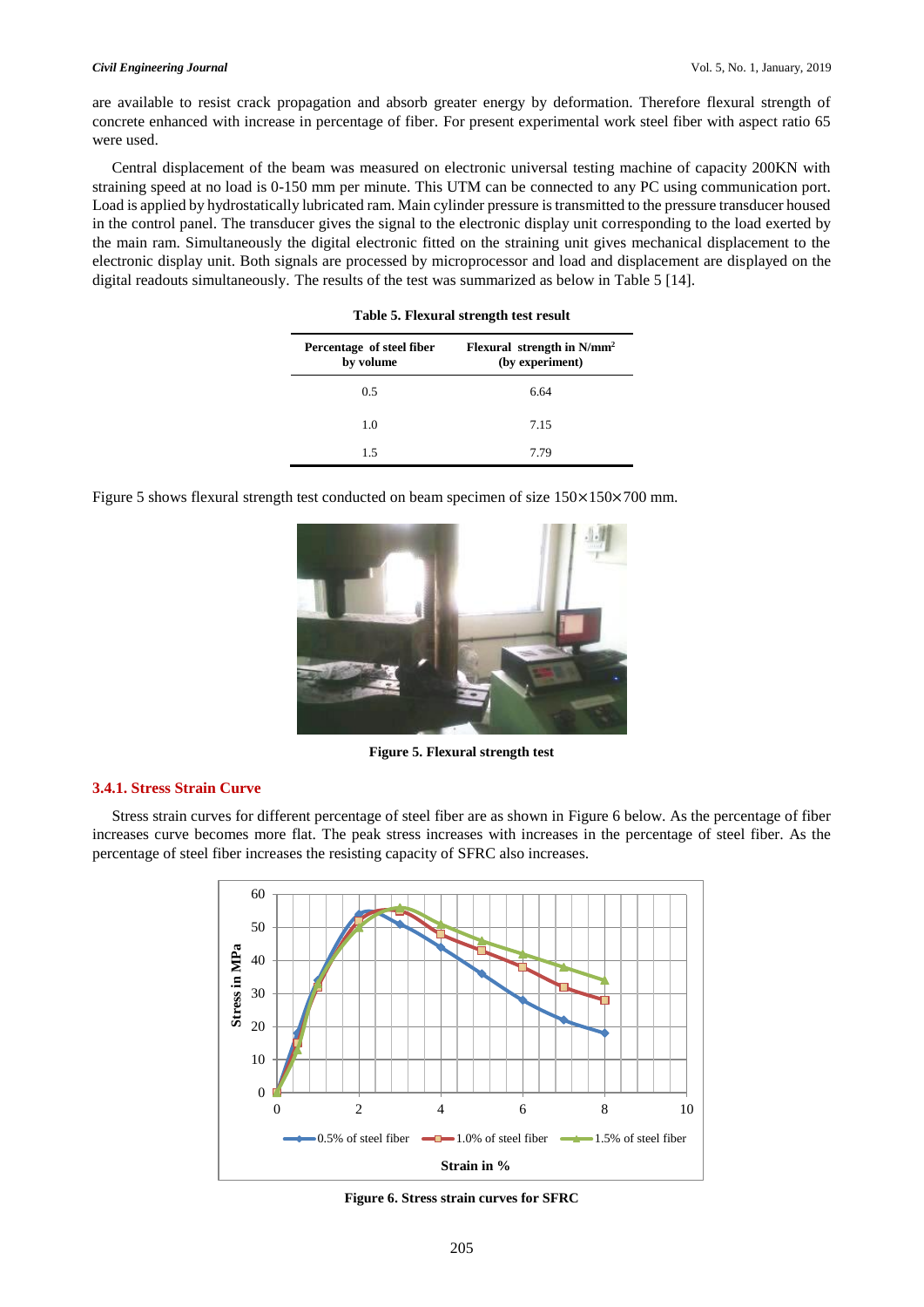(9)

#### **3.4.2. Crack Analysis**

 More cracks were observed at 0.5% steel fiber as compared with the specimen 1.5% of steel fiber. Steel fiber acts as crack arrester and helps to resist the crack and dissipate the energy by undergoing greater deflection. With increase in the percentage of steel fiber flexural strength of concrete increases because at greater percentage of fiber, more number of fiber came across the crack which enhance the crack resisting ability of concrete therefore the flexural strength increases. Before failure beam absorb greater amount of energy due to presence of fiber which results in increase in flexural strength of concrete. Due to this phenomenon more cracks were occurred when 0.5% of steel fibers were used in concrete beam as shown in Figure 7 and fewer cracks observed for 1.5% of steel fiber as shown in Figure 8.





Figure 7. More cracks at 0.5% of steel fiber Figure 8. Fewer cracks at 1.5% of steel fiber

#### **3.5. Micromechanics Equation for Flexural Strength**

Rule of mixtures as below

σc = σ Ω VΩ + σ m Vm

#### Where

σc = Flexural strength of composite,  $σΩ =$  Tensile strength of aggregate  $V\Omega$  = Volume fraction of reinforcement, Vm = Volume fraction of matrix  $\sigma$  m = Tensile strength of matrix

#### **3.5.1. Prediction of Flexural Strength by Rule of Mixture**

Micromechanics method (Upper bound) used for predicting flexural strength as below:

| Rule of mixture is $\sigma c = \sigma \Omega V \Omega + \sigma m Vm$ | (6) |
|----------------------------------------------------------------------|-----|
| $\sigma\Omega$ = 10.26 N/mm <sup>2</sup>                             | (7) |

To calculate volume fraction of reinforcement VΩ,

Volume of steel fiber in beam =  $0.5\%$  of total volume of cube =  $7.875 \times 10^{-5}$  m<sup>3</sup>

Total volume of beam =  $0.15 \times 0.15 \times 0.7$  m<sup>3</sup> =  $0.01575$  m<sup>3</sup>

Volume fraction or reinforcement V  $\Omega = \frac{\text{Volume of steel fiber in beam}}{\text{Total volume of beam}}$ Total volume of beam

$$
V \Omega = \frac{7.875 \times 10^{-5}}{0.01575} = 0.005
$$
\n(8)

$$
\sigma m = 5.62 \text{ N/mm}^2
$$

To find volume fraction of matrix

Volume of matrix =  $(0.15 \times 0.15 \times 0.70) - (7.875 \times 10^{-5}) = 1.567125 \times 10^{-2}$ 

$$
Vm = \frac{1.567125 \times 10^{-2}}{0.01575} = 0.995
$$
 (10)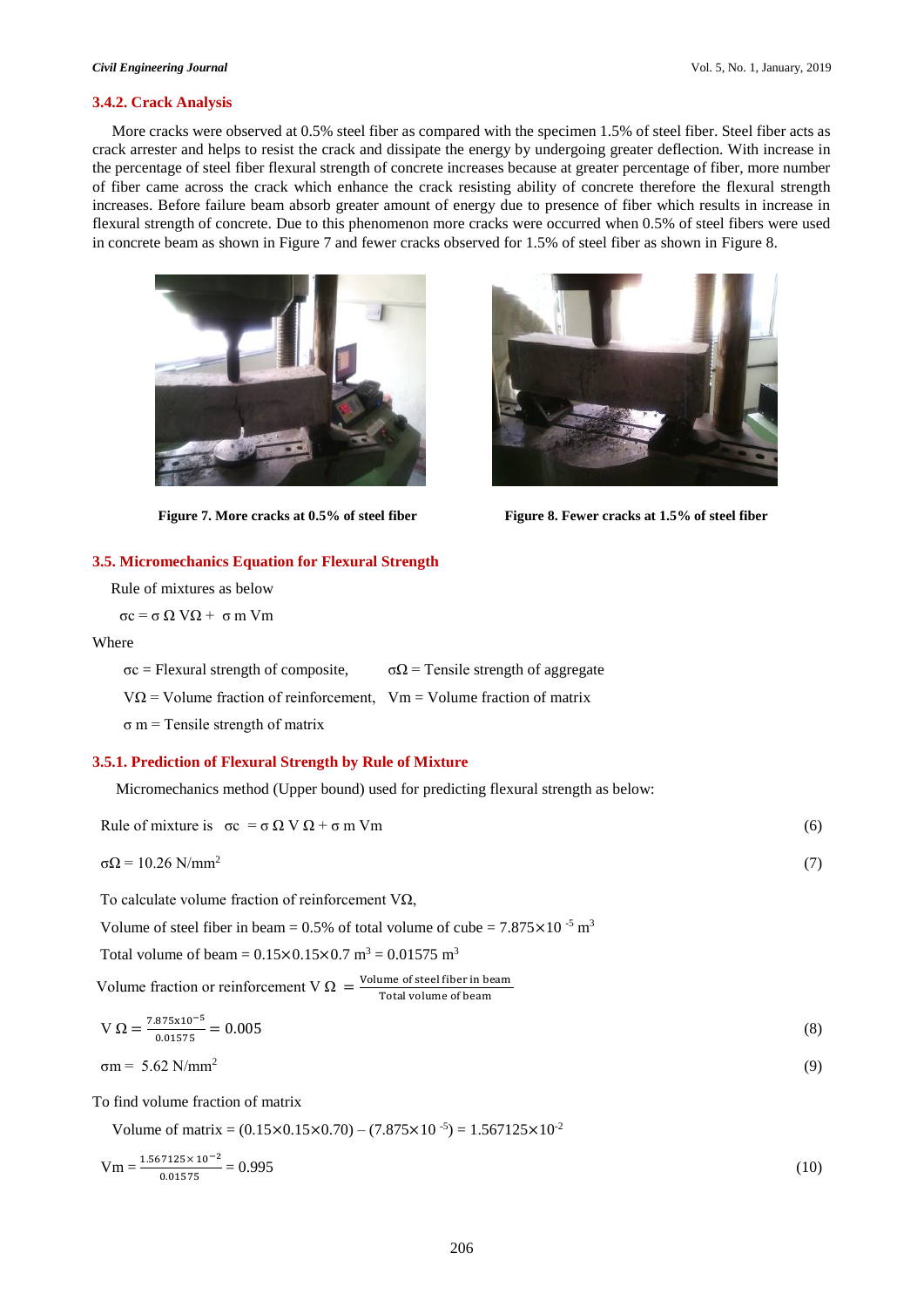Put values of 7, 8, 9 and 10 in Equation 6

,

 $σc = (10.26×0.005) + (5.62×0.995) = 5.64$  N/mm<sup>2</sup>

Micromechanics method (Lower bound) used for predicting flexural strength as below:

$$
\frac{1}{\sigma_{c}} = \frac{V_{\Omega}}{\sigma_{\Omega}} + \frac{V_{\text{m}}}{\sigma_{\text{m}}}
$$

$$
\frac{1}{\sigma_{c}} = \frac{0.005}{10.26} + \frac{0.995}{5.62}
$$

 $σc = 5.63 N/mm<sup>2</sup>$ 

For different percentage of steel fiber flexural strength obtained by micromechanics method (upper bound and Lower bound) summarized in table 6 below.

|                         |                    | Flexural strength in $N/mm^2$ |                              |                       |                                                  |
|-------------------------|--------------------|-------------------------------|------------------------------|-----------------------|--------------------------------------------------|
| Sr. no.                 | $%$ of steel fiber |                               | <b>Micromechanics Method</b> |                       |                                                  |
|                         |                    | <b>Experimentally</b>         | <b>Upper bound</b><br>method | Lower bound<br>method | <b>Experimental Result</b><br>lower bound method |
|                         | 0.5                | 6.64                          | 5.64                         | 5.63                  | 1.177                                            |
| $\mathcal{L}$           | 1.0                | 7.15                          | 5.67                         | 5.64                  | 1.263                                            |
| $\mathbf{\overline{3}}$ | 1.5                | 7.79                          | 5.70                         | 5.65                  | 1.366                                            |

**Table 6. Comparison of flexural strength by expt. and micromechanics method for different percentage of steel fiber**

Figure 9 shows comparison of flexural strength test results by experimental and micromechanics method. As percentage of fiber increases the flexural strength also increases. Flexural strength of steel fiber reinforced concrete with 0.5, 1.0 and 1.5% steel fiber gives greater values than the flexural strength obtained by upper bound micromechanics method. Experimental values of flexural strength shows greater result than the micromechanics method because the effect of cavities present in concrete not accounted in micromechanics method. The ratio of flexural strength of experimental result to lower bound method is almost equal to one which indicates that the experimental values could be validated with lower bound micromechanics method.



**Figure 9. Comparison of flexural strength by experimental and micromechanics method**

# **4. Conclusions**

- Micromechanics model can give better estimation for prediction of strength properties of fiber reinforced concrete. In compressive strength test for 0.5, 1.0 and 1.5% of steel fiber results obtained by micromechanics method are similar to that results achieved by experimental investigation. Experimental results are nearer to lower bound method of micromechanics method for 0.5 and 1.0% of steel fiber.
- For flexural strength test at 0.5, 1.0 and 1.5% of steel fiber reinforced in concrete the experimental values greater than upper bound micromechanics method. For flexural strength test with increase in percentage of fiber difference between experimental value and micromechanics value increases.
- At lower percentage of steel fiber better approximation of experimental value with micromechanics method was